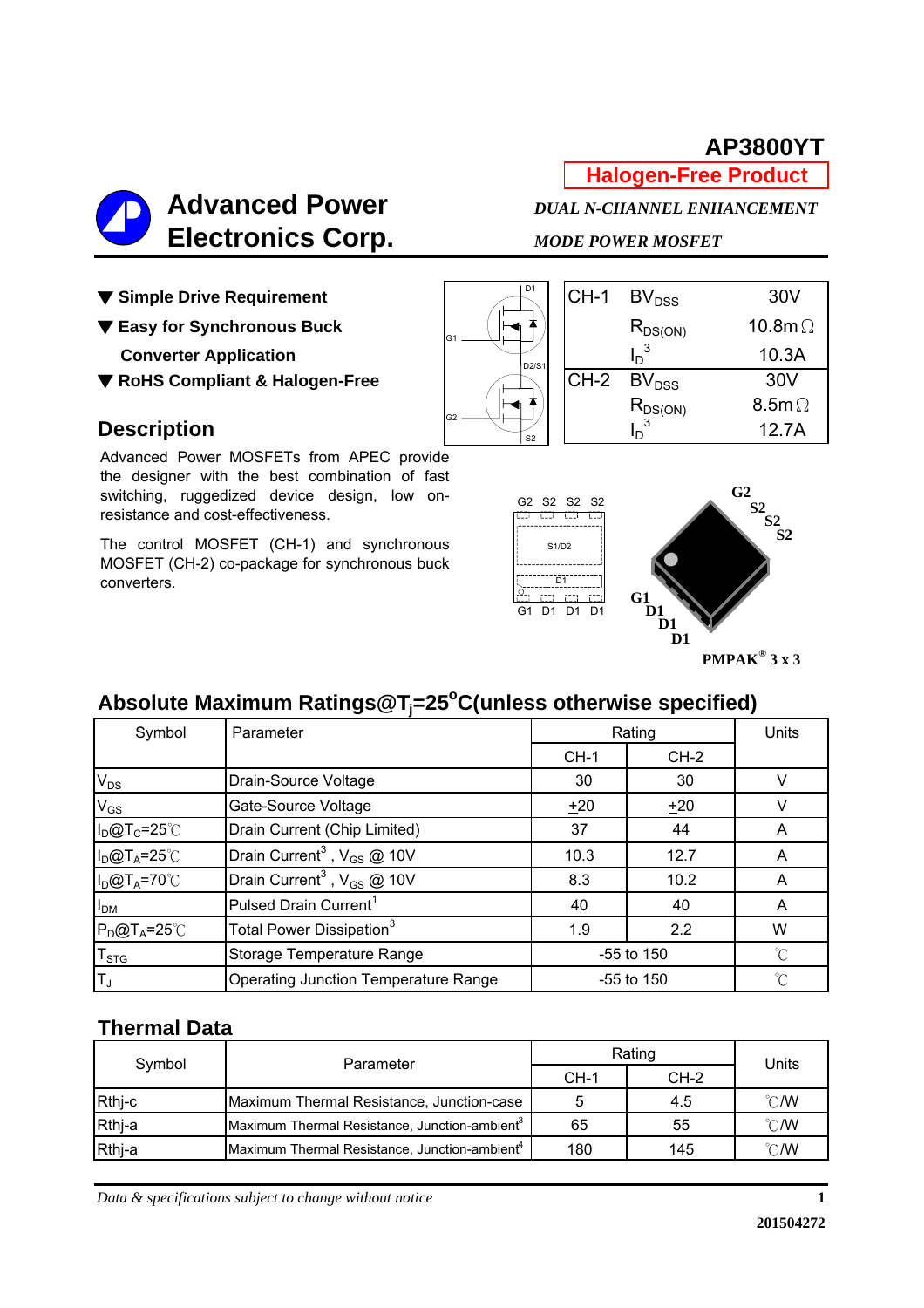

## **CH-1 Electrical Characteristics@Tj =25o C(unless otherwise specified)**

| Symbol                                  | Parameter                                      | <b>Test Conditions</b>                      | Min.                     | Typ. | Max.                     | Units     |
|-----------------------------------------|------------------------------------------------|---------------------------------------------|--------------------------|------|--------------------------|-----------|
| <b>BV<sub>DSS</sub></b>                 | Drain-Source Breakdown Voltage                 | $V_{GS}$ =0V, I <sub>D</sub> =250uA         | 30                       |      |                          | V         |
| $\mathsf{R}_{\mathsf{DS}(\mathsf{ON})}$ | Static Drain-Source On-Resistance <sup>2</sup> | $V_{GS}$ =10V, $I_D$ =10A                   |                          | 9    | 10.8                     | $m\Omega$ |
|                                         |                                                | $V_{GS}$ =4.5V, I <sub>D</sub> =5A          |                          | 13   | 16                       | $m\Omega$ |
| $V_{GS$                                 | Gate Threshold Voltage                         | $V_{DS}$ = $V_{GS}$ , I <sub>D</sub> =250uA | 1                        | 1.7  | 3                        | V         |
| $g_{\rm fs}$                            | <b>Forward Transconductance</b>                | $V_{DS}$ =5V, $I_D$ =10A                    |                          | 35   |                          | S         |
| $I_{DSS}$                               | Drain-Source Leakage Current                   | $V_{DS}$ =24V, $V_{GS}$ =0V                 |                          |      | 10                       | uA        |
| $I_{GSS}$                               | Gate-Source Leakage                            | $V_{GS} = +20V$ , $V_{DS} = 0V$             |                          |      | $+100$                   | nA        |
| $\mathsf{Q}_{\mathsf{g}}$               | <b>Total Gate Charge</b>                       | $ID=5A$                                     |                          | 7.5  | 12                       | nC        |
| $\mathsf{Q}_{\mathsf{gs}}$              | Gate-Source Charge                             | $V_{DS} = 24V$                              |                          | 2.5  | $\overline{\phantom{0}}$ | nC        |
| $Q_{gd}$                                | Gate-Drain ("Miller") Charge                   | $V_{GS} = 4.5V$                             |                          | 3    | $\overline{\phantom{0}}$ | пC        |
| $t_{\underline{\text{d}(on)}}$          | Turn-on Delay Time                             | $V_{DS} = 15V$                              | $\overline{\phantom{a}}$ | 6    | $\overline{\phantom{0}}$ | ns        |
| $t_r$                                   | <b>Rise Time</b>                               | $ID=1A$                                     |                          | 6    | $\overline{\phantom{0}}$ | ns        |
| $t_{d(\text{off})}$                     | <b>Turn-off Delay Time</b>                     | $R_G = 3.3 \Omega$                          |                          | 17   | $\overline{\phantom{0}}$ | ns        |
| $t_f$                                   | Fall Time                                      | $V_{GS}$ =10V                               |                          | 5    |                          | ns        |
| $C_{iss}$                               | Input Capacitance                              | $V_{GS}$ =0V                                |                          | 740  | 1184                     | pF        |
| $C_{\rm{oss}}$                          | <b>Output Capacitance</b>                      | $V_{DS} = 25V$                              |                          | 105  |                          | рF        |
| $\mathbf{C}_{\text{rss}}$               | Reverse Transfer Capacitance                   | f=1.0MHz                                    |                          | 70   |                          | рF        |
| $R_{g}$                                 | Gate Resistance                                | $f=1.0MHz$                                  |                          | 1.8  | 3.6                      | Ω         |

### **Source-Drain Diode**

| Symbol          | Parameter                       | <b>Test Conditions</b> | Min. | $TVP$ . | Max. | Units |
|-----------------|---------------------------------|------------------------|------|---------|------|-------|
| $V_{SD}$        | Forward On Voltage <sup>2</sup> | $IS=10A, VGS=0V$       |      |         | 1 າ  |       |
| t <sub>rr</sub> | Reverse Recovery Time           | $Is=10A, VGS=0V,$      |      | 12      | -    | ns    |
| $Q_{rr}$        | <b>Reverse Recovery Charge</b>  | $dl/dt = 100A/\mu s$   | -    |         |      | пC    |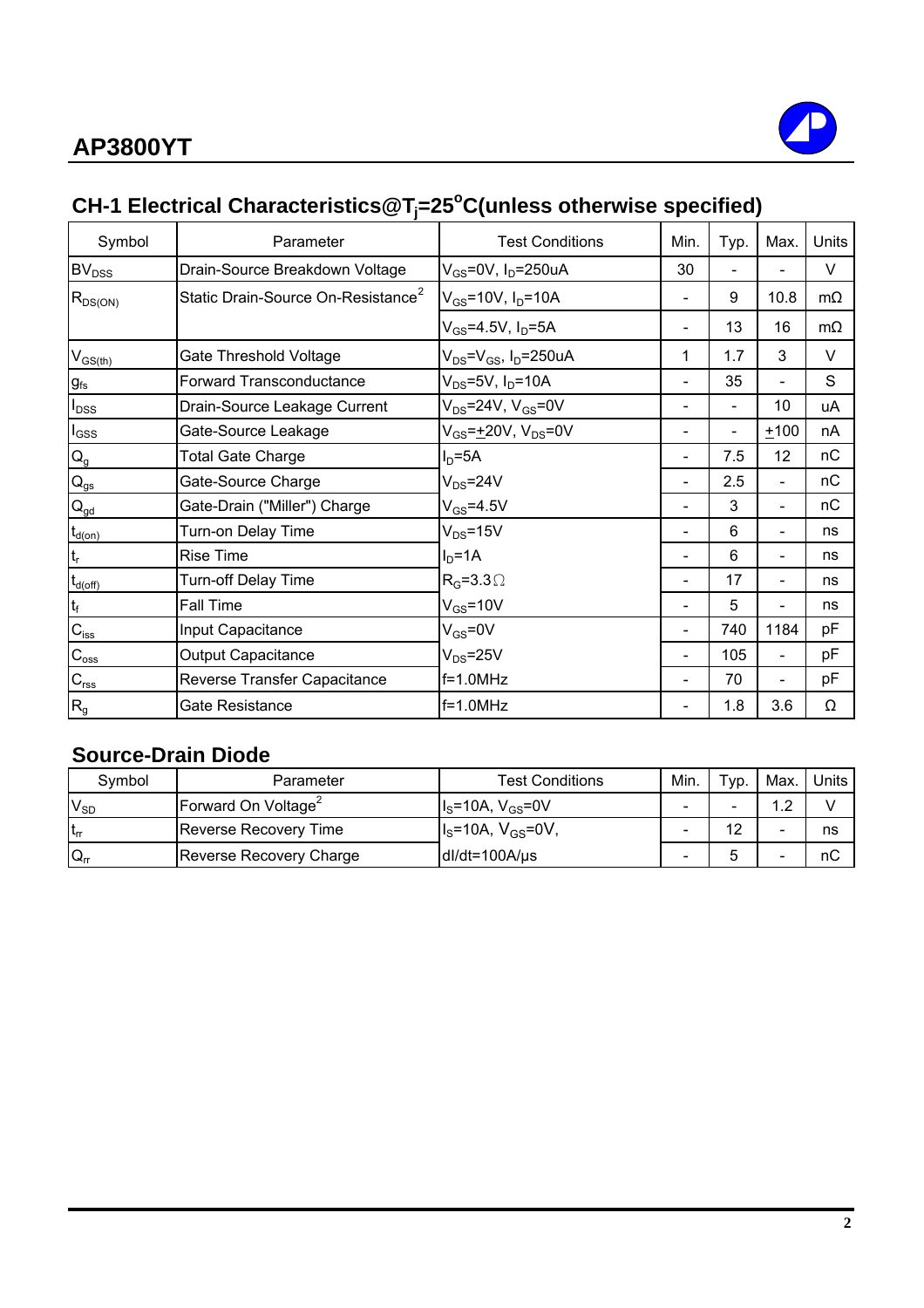

## **CH-2 Electrical Characteristics@Tj =25o C(unless otherwise specified)**

| Symbol                    | Parameter                                      | <b>Test Conditions</b>                    | Min. | Typ.           | Max.                     | Units     |
|---------------------------|------------------------------------------------|-------------------------------------------|------|----------------|--------------------------|-----------|
| BV <sub>DSS</sub>         | Drain-Source Breakdown Voltage                 | $V_{GS}$ =0V, I <sub>D</sub> =250uA       | 30   |                |                          | V         |
| $R_{DS(ON)}$              | Static Drain-Source On-Resistance <sup>2</sup> | $V_{GS}$ =10V, $I_D$ =12A                 |      | 6.5            | 8.5                      | $m\Omega$ |
|                           |                                                | $V_{GS}$ =4.5V, I <sub>D</sub> =6A        |      | 8.9            | 12.9                     | $m\Omega$ |
| $V_{GS(th)}$              | Gate Threshold Voltage                         | $V_{DS} = V_{GS}$ , I <sub>D</sub> =250uA | 1.25 | 1.4            | 3                        | V         |
| $g_{\rm fs}$              | <b>Forward Transconductance</b>                | $V_{DS}$ =5V, I <sub>D</sub> =12A         |      | 40             |                          | S         |
| $I_{\text{DSS}}$          | Drain-Source Leakage Current                   | $V_{DS}$ =24V, $V_{GS}$ =0V               |      | $\blacksquare$ | 10                       | uА        |
| $I_{GSS}$                 | Gate-Source Leakage                            | $V_{GS} = \pm 20V$ , $V_{DS} = 0V$        |      |                | $+100$                   | nA        |
| $Q_g$                     | <b>Total Gate Charge</b>                       | $I_D = 6A$                                |      | 9.5            | 15.2                     | nC        |
| $Q_{gs}$                  | Gate-Source Charge                             | $V_{DS} = 24V$                            |      | 2              |                          | nС        |
| $\mathbf{Q}_{\text{gd}}$  | Gate-Drain ("Miller") Charge                   | $V_{GS} = 4.5V$                           |      | 4.5            | $\overline{\phantom{0}}$ | nC        |
| $t_{d(0n)}$               | Turn-on Delay Time                             | $V_{DS} = 15V$                            |      | 8              |                          | ns        |
| $t_r$                     | Rise Time                                      | $ID=1A$                                   |      | 7              |                          | ns        |
| $t_{d(off)}$              | Turn-off Delay Time                            | $R_G = 3.3\Omega$                         |      | 22             |                          | ns        |
| $t_f$                     | Fall Time                                      | $V_{GS}$ =10V                             |      | 13             |                          | ns        |
| $C_{\text{iss}}$          | Input Capacitance                              | $V_{GS} = 0V$                             |      | 910            | 1456                     | рF        |
| $C_{\rm oss}$             | <b>Output Capacitance</b>                      | $V_{DS} = 25V$                            |      | 130            | $\overline{\phantom{0}}$ | pF        |
| $\mathbf{C}_{\text{rss}}$ | Reverse Transfer Capacitance                   | $f=1.0MHz$                                |      | 90             | $\overline{\phantom{0}}$ | рF        |
| $R_{g}$                   | Gate Resistance                                | $f=1.0MHz$                                |      | 1.5            | 3                        | Ω         |

### **Source-Drain Diode**

| Symbol          | Parameter                       | <b>Test Conditions</b>                | Min. | ⊤ур. | Max. | Units |
|-----------------|---------------------------------|---------------------------------------|------|------|------|-------|
| $V_{SD}$        | Forward On Voltage <sup>2</sup> | $I_{\rm S}$ =12A, V <sub>GS</sub> =0V |      |      |      |       |
| t <sub>rr</sub> | <b>Reverse Recovery Time</b>    | $I_{\rm s}$ =12A, $V_{\rm GS}$ =0V,   |      | 12   |      | ns    |
| $Q_{rr}$        | Reverse Recovery Charge         | $dl/dt = 100A/\mu s$                  |      |      |      | nС    |

#### **Notes:**

1.Pulse width limited by Max. junction temperature.

2.Pulse test

3. Surface mounted on 1 in<sup>2</sup> copper pad of FR4 board, t  $\leq$ 10sec.

4.Surface mounted on min. copper pad of FR4 board, on steady-state

THIS PRODUCT IS SENSITIVE TO ELECTROSTATIC DISCHARGE, PLEASE HANDLE WITH CAUTION.

USE OF THIS PRODUCT AS A CRITICAL COMPONENT IN LIFE SUPPORT OR OTHER SIMILAR SYSTEMS IS NOT AUTHORIZED. APEC DOES NOT ASSUME ANY LIABILITY ARISING OUT OF THE APPLICATION OR USE OF ANY PRODUCT OR CIRCUIT DESCRIBED HEREIN; NEITHER DOES IT CONVEY ANY LICENSE UNDER ITS PATENT RIGHTS, NOR THE RIGHTS OF OTHERS. APEC RESERVES THE RIGHT TO MAKE CHANGES WITHOUT FURTHER NOTICE TO ANY PRODUCTS HEREIN TO IMPROVE RELIABILITY, FUNCTION OR DESIGN.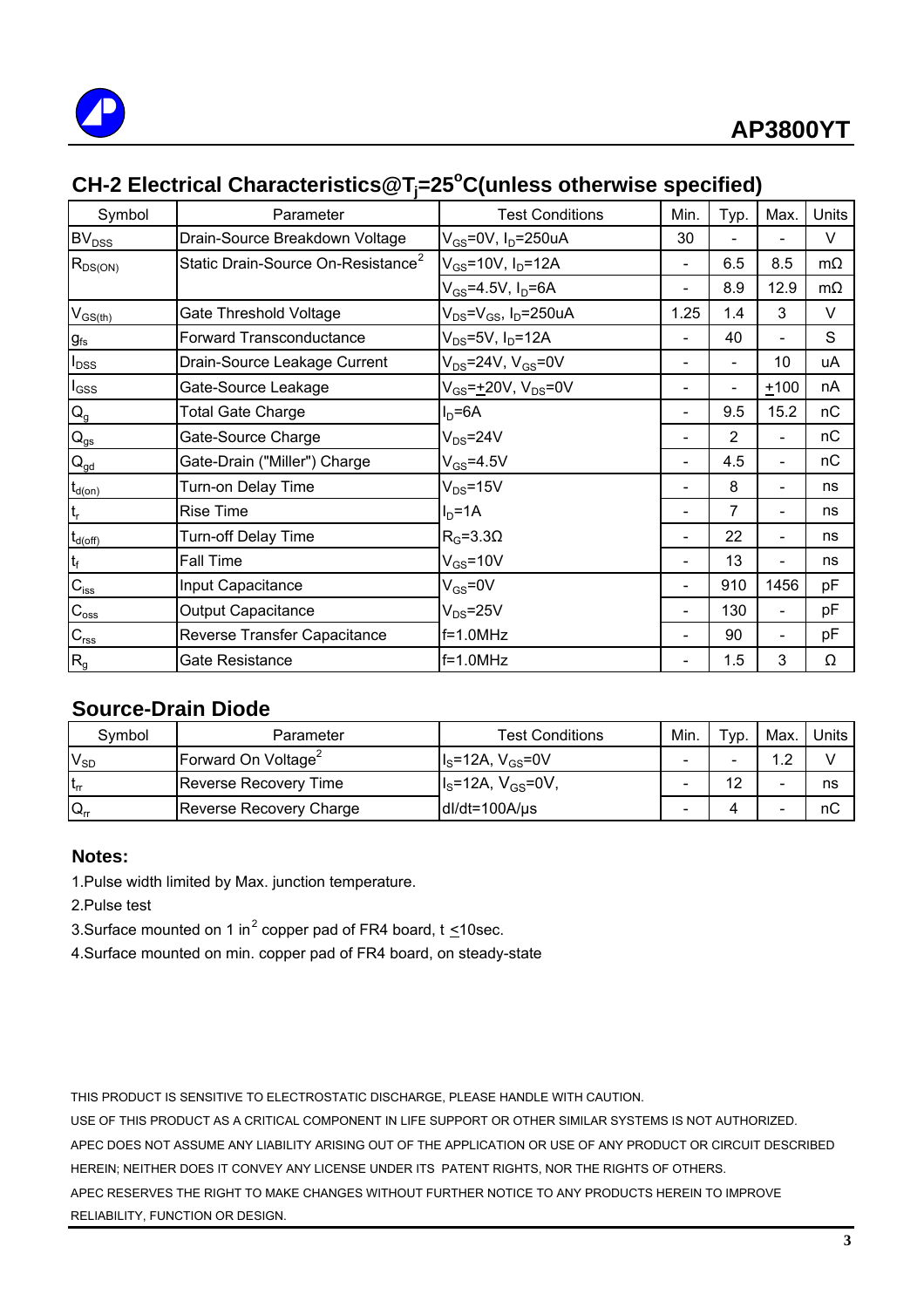**Channel-1**





Fig 3. On-Resistance v.s. Gate Voltage Fig 4. Normalized On-Resistance



Fig 5. Forward Characteristic of Fig 6. Gate Threshold Voltage v.s.



 **Fig 1. Typical Output Characteristics Fig 2. Typical Output Characteristics**



**v.s. Junction Temperature**



**Reverse Diode Junction Temperature**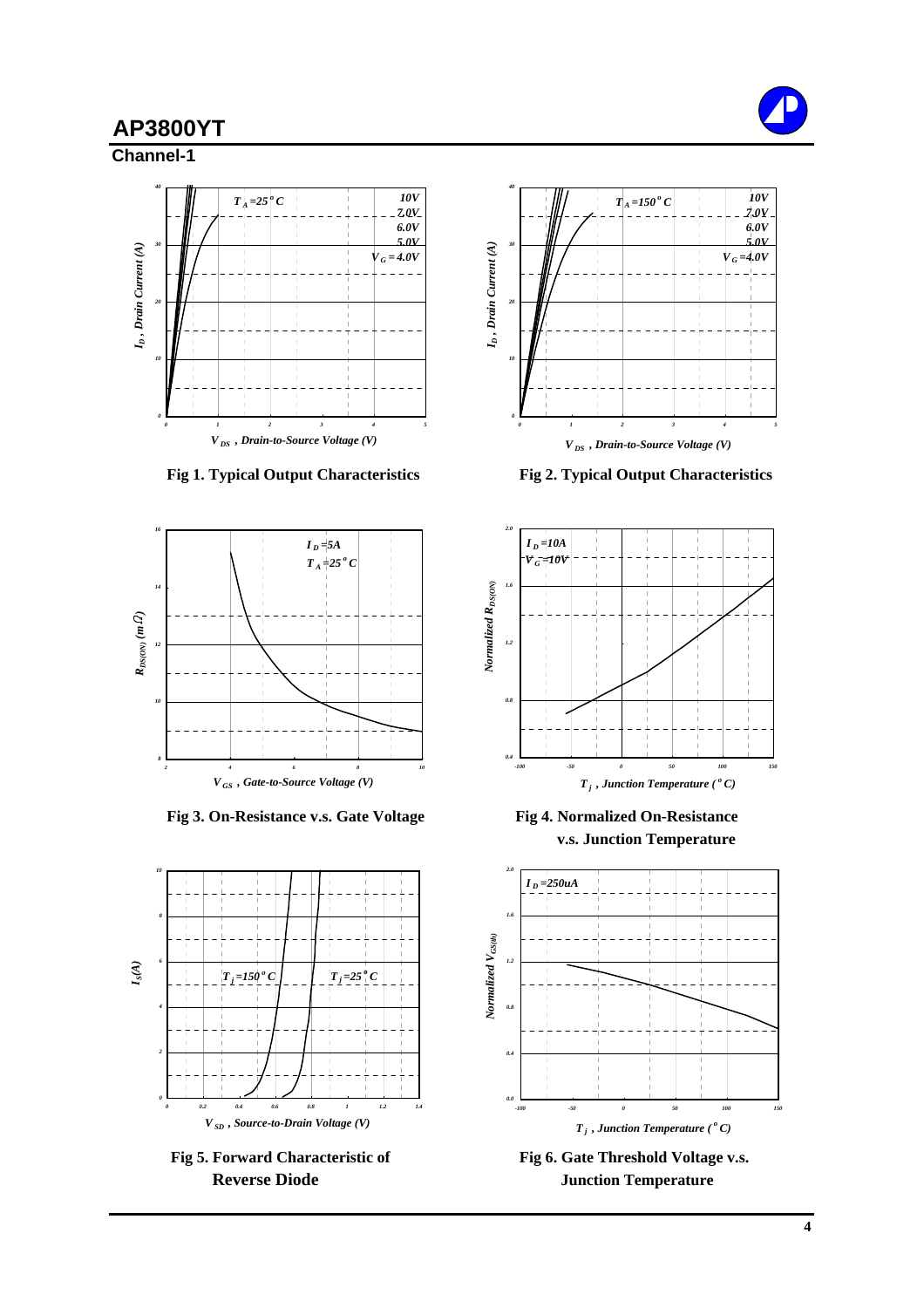











 **Fig 7. Gate Charge Characteristics Fig 8. Typical Capacitance Characteristics**



Fig 9. Maximum Safe Operating Area Fig 10. Effective Transient Thermal Impedance



Fig 11. Transfer Characteristics Fig 12. Drain Current v.s. Ambient **Temperature**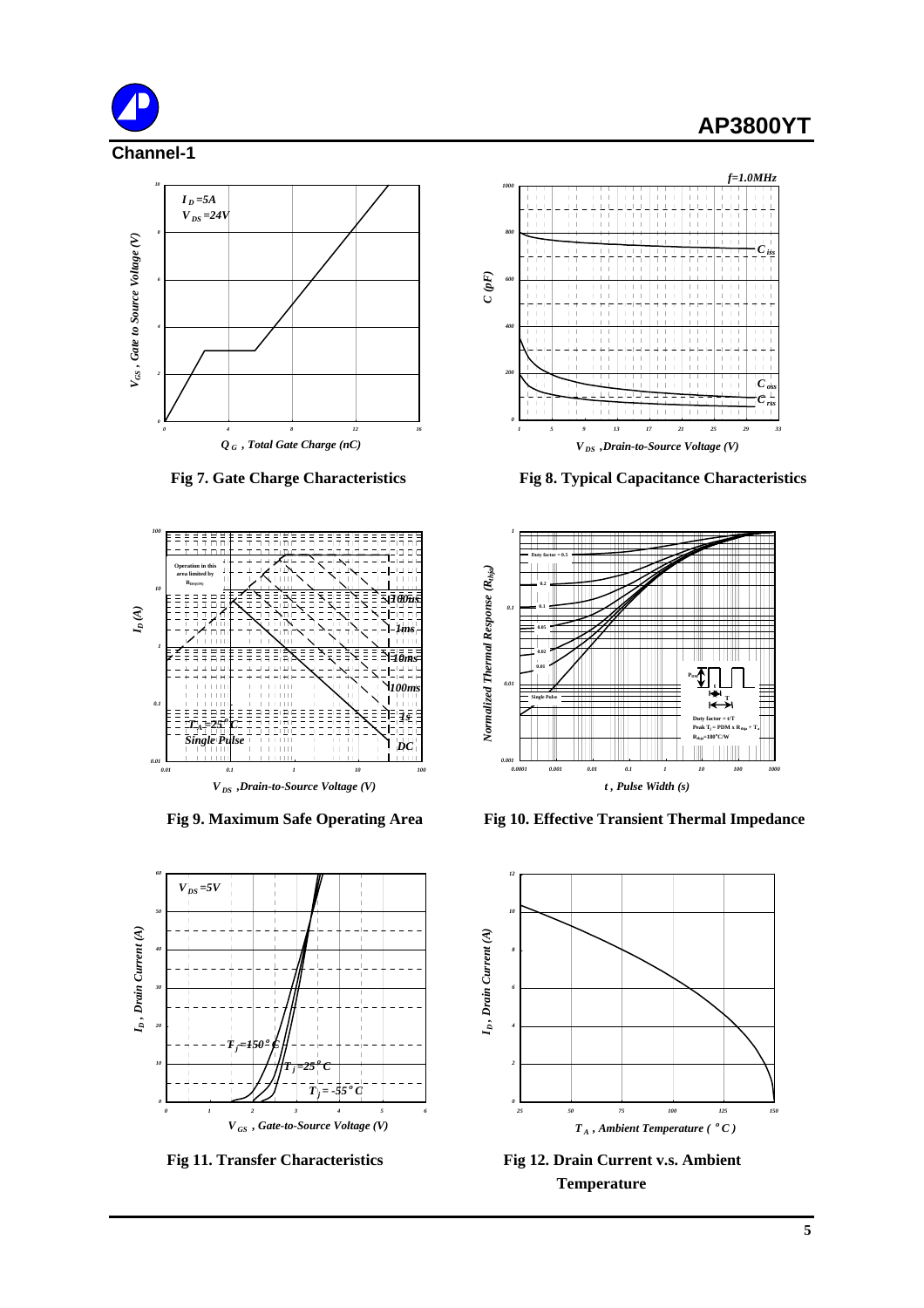**Channel-2**



 **Fig 1. Typical Output Characteristics Fig 2. Typical Output Characteristics**



Fig 3. On-Resistance v.s. Gate Voltage Fig 4. Normalized On-Resistance







**v.s. Junction Temperature**



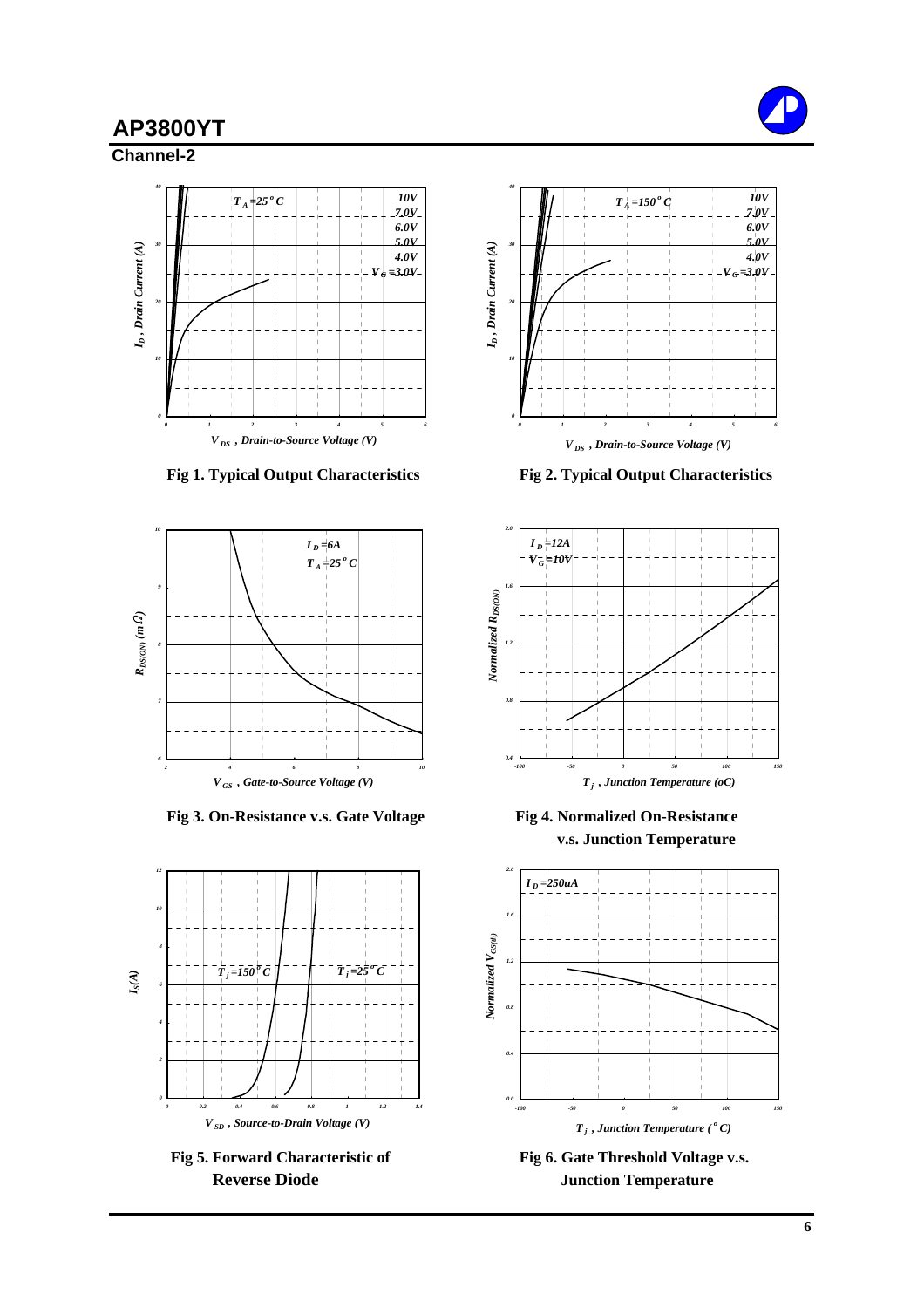







 **Fig 7. Gate Charge Characteristics Fig 8. Typical Capacitance Characteristics**



Fig 9. Maximum Safe Operating Area Fig 10. Effective Transient Thermal Impedance



Fig 11. Transfer Characteristics Fig 12. Drain Current v.s. Ambient **Temperature**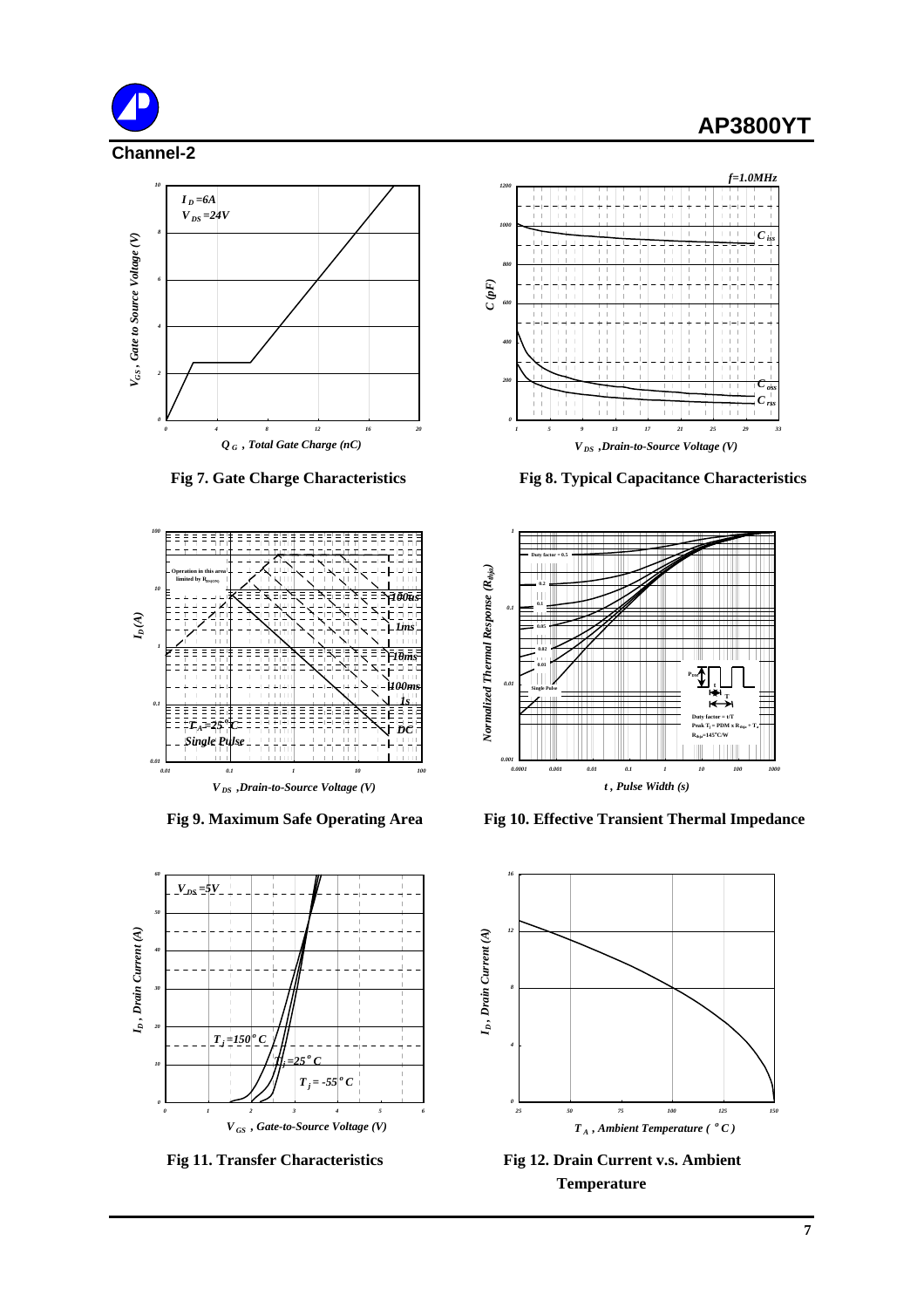## **AP3800YT MARKING INFORMATION**

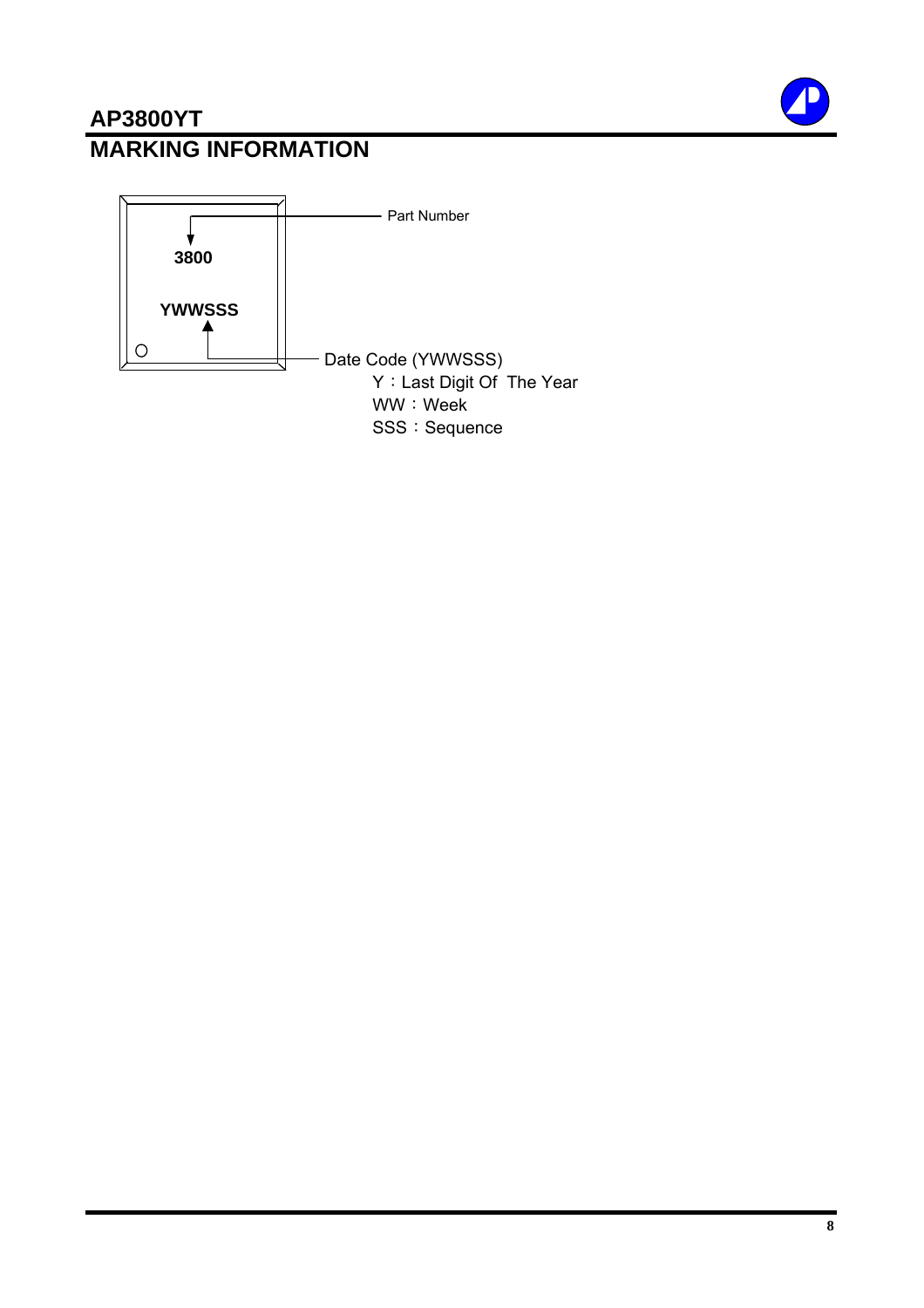

# **Package Outline : PMPAK 3x3 (Dual Pad)**



| <b>SYMBOLS</b> |               | Millimeters    |            |  |
|----------------|---------------|----------------|------------|--|
|                | <b>MIN</b>    | <b>NOM</b>     | <b>MAX</b> |  |
| A              | 0.800         | 0.850          | 0.900      |  |
| A <sub>1</sub> | 0.000         | 0.025          | 0.050      |  |
| C              | 0.195         | 0.203          | 0.211      |  |
| D              | 2.900         | 3.000          | 3.100      |  |
| D <sub>1</sub> | 2.350         | 2.400          | 2.450      |  |
| D <sub>2</sub> | $1.950$ (ref) |                |            |  |
| E              | 2.900         | 3.000          | 3.100      |  |
| E1             | 0.940         | 0.990          | 1.040      |  |
| E2             | 0.270         | 0.320          | 0.370      |  |
| E <sub>3</sub> | 0.470         | 0.520          | 0.570      |  |
| F              | 0.350         | 0.400          | 0.450      |  |
| G              | $0.650$ (Bsc) |                |            |  |
| E4             |               | $1.860$ (ref.) |            |  |

1.All Dimension Are In Millimeters. 1.All Dimension Are In

2.Dimension Does Not Include Mold Protrusions.

Draw No. M2-YT8-G-v00